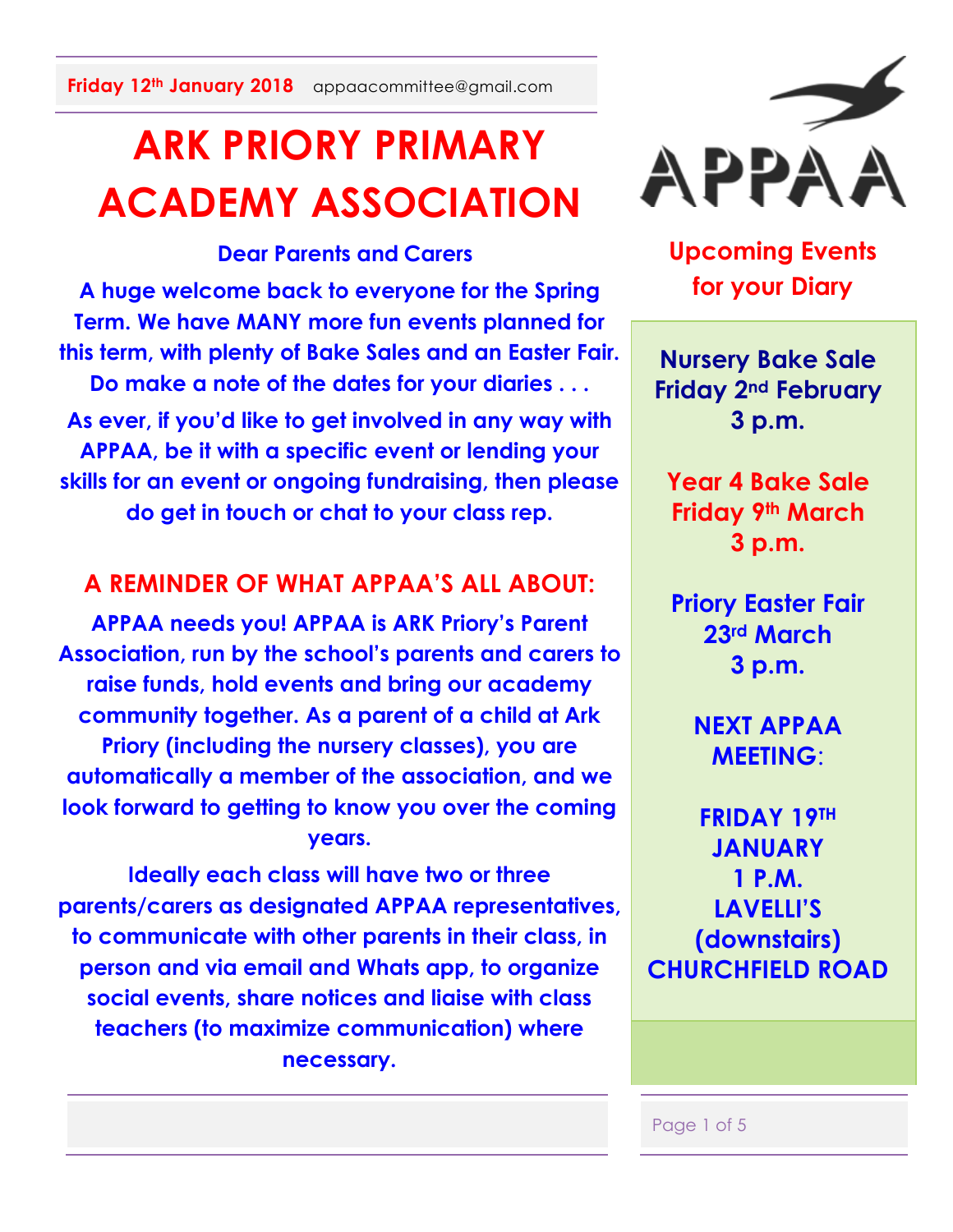**NURSERY PM is the only class that does not have its own 'class reps'! If you are interested in taking on the role, or part of it in any capacity, please do contact appaacommittee@gmail.com for further information.**

#### **WHATS APP and EMAIL:**

**If you would like to receive APPAA news (for example, key dates for the diary, relevant reminders within year groups, etc), and receive Parents' Noticeboard emails, please email:**

**appaacommittee@gmail.com with your name, child's name and class and email address and mobile number (for Whats App)**



## **Have you signed up to 'The Giving Machine' yet**

Ark Priory is registered with 'The Giving Machine', which enables you to raise money for free for the school every time you shop on line at hundreds of retailers. To date we have earned **£930.97** since 2014, which includes £84.46 so far this academic year.

Imagine what we could earn if all parents, carers and friends signed up! What are you waiting for?

## **www.thegivingmachine.co.uk**

**Follow on Twitter @GivingMachineUK**

Page 2 of 5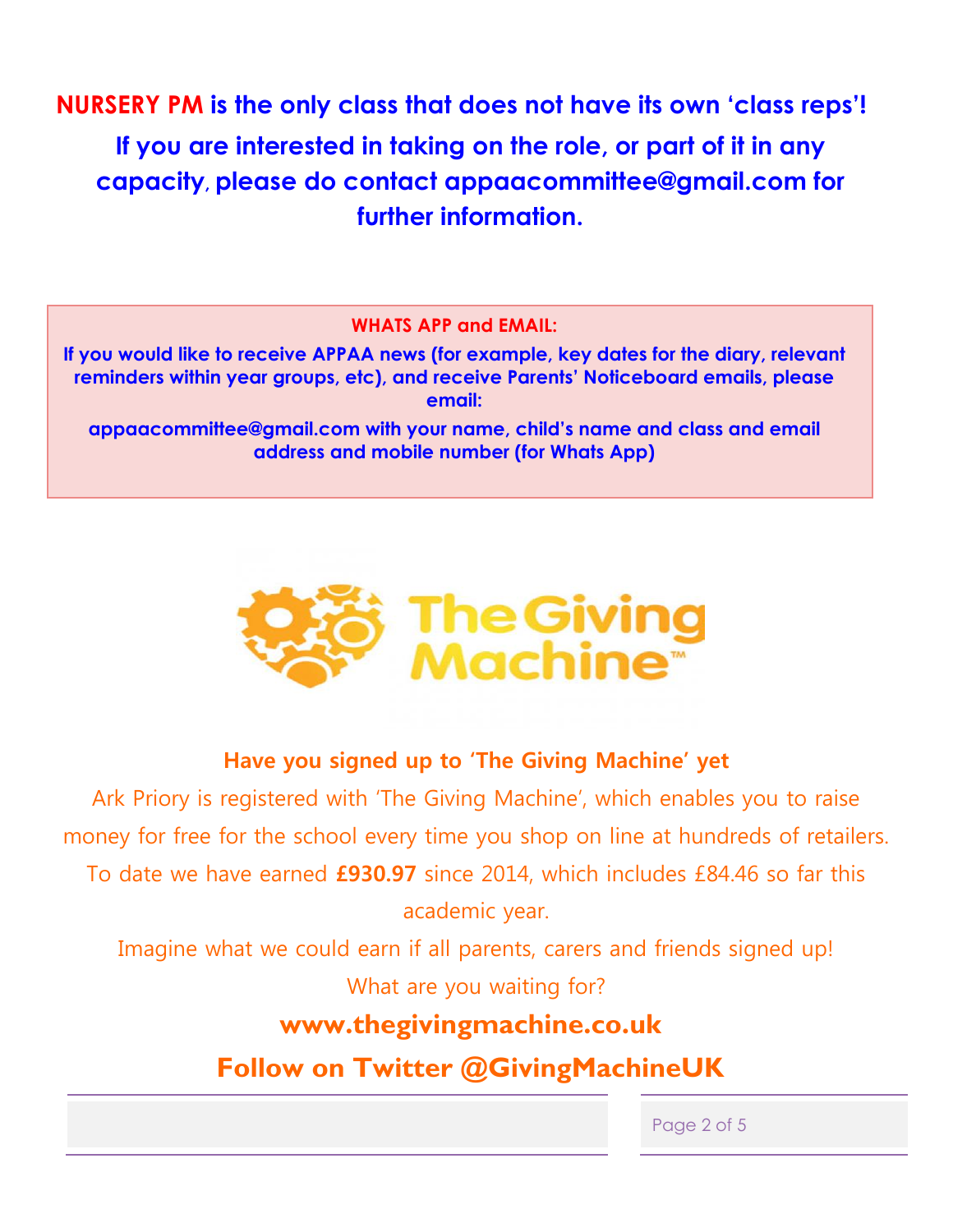

APPAA maintains a 'What's App' Group for the parents/carers in each year group. This is intended as a forum to ask questions about immediate issues, such as when homework is due, and for class representatives to remind parents of events and activities.

Inspired by the successful Reception 2015-2016 'What's App' group, which shared ideas, aided communication amongst parents and fostered a sense of community, as well as deflecting unnecessary questions away from the teachers, APPAA decided to emulate this group format across the year groups. To keep everyone safe and happy on the group, the committee has compiled some polite rules and etiquette that will be common across the school groups.

#### **Points to note:**

- The group is run by parents for parents. It should not replace or substitute communication by or with school for relevant matters.
- The posts in the group chat are opinions of the individuals, not the group as a whole and not that of the school.
- The group is intended for the parents and carers of children in the specific year group only.

#### **Please DO use the chat for**:

- Immediate questions about school business, e.g. what date homework is due in.
- Reminders about school and APPAA events e.g. meeting times, bake sale dates, donations for school fair
- Lost property notices
- Sharing and swapping relevant stuff e.g. spare uniform, costumes for dressing up days etc.
- Relevant community notices -e.g. family events in the local area that may be of interest
- Sharing information about school that may be useful to others e.g. if you join for school lunch one Friday you may want to share the experience with others, or your childs' experience at after school clubs to help others decide if it is right for them

#### **Please DO NOT use the chat for:**

 General casual chats - we are really pleased that there is a lively, friendly parent community at school, but there are in excess of 60 people in some of our groups, so a little banter can soon escalate to a huge amount of messages. Then important messages get lost, which makes the group ineffective and daunting to the more infrequent users. We ask you to consider carefully what you post and how it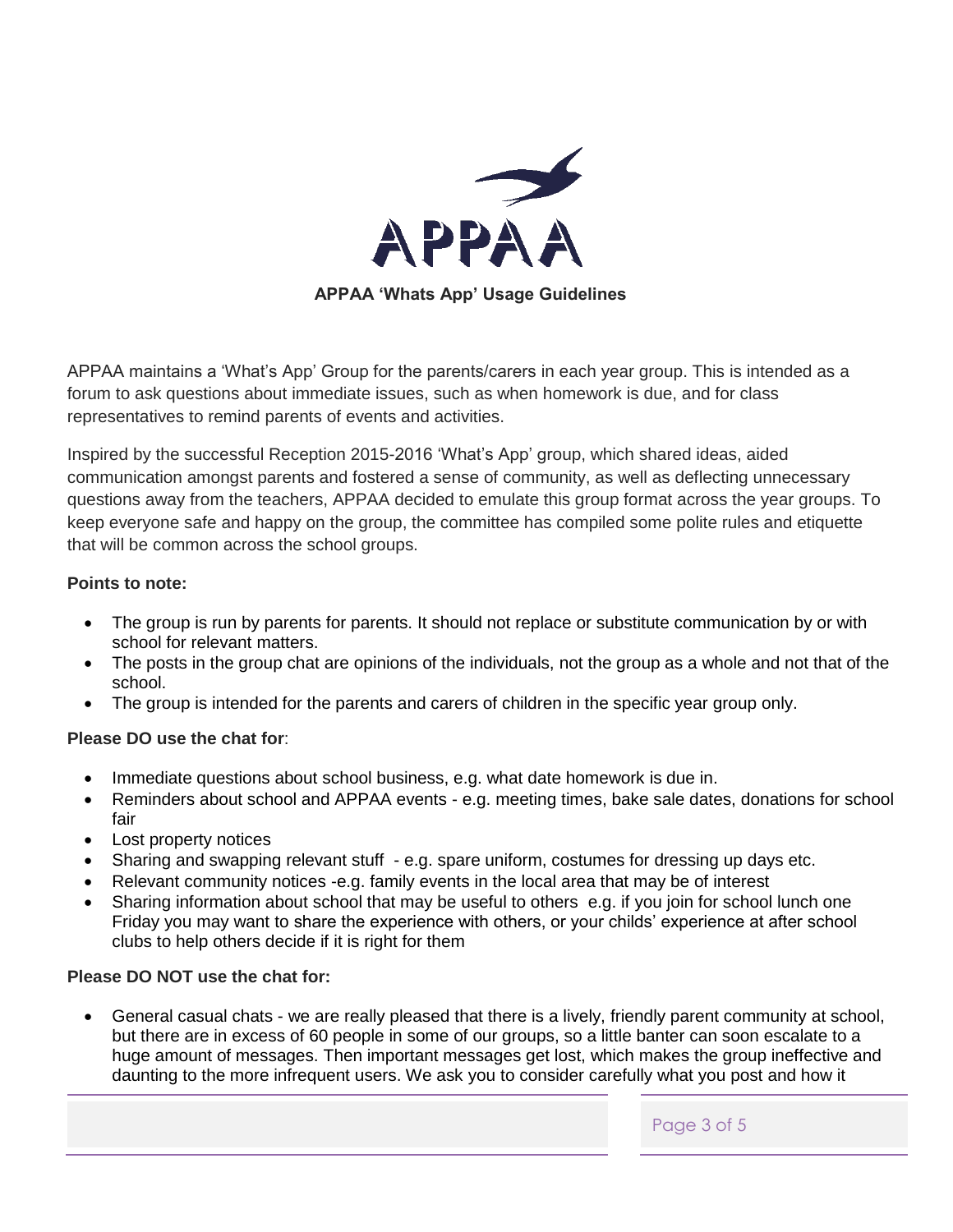comes across to others.

- School notices on behalf of school (unless specifically requested to help in the case of emergency or urgency e.g. school closed due to plumbing failure). Whilst the forum can be used to remind people of school events and business it should not be used as a replacement for school communication, on behalf of the teachers or the office for example. If a teacher wishes to communicate something to all parents in a class or year group, school should communicate that via the formal channels. As a significant number of parents and carers are not represented on this group, information will not be distributed as intended.
- Posting private information about your child e.g. Medical records, school report, or comments on other peoples' children.
- Posting photos/videos of the children at class events, outings etc. In order to safeguard children, and on request of the school senior management, please do not publish these sorts of photos/videos to the What's Apps groups, however well intentioned, as some parents do not consent to images of their children being published on social media.

#### **Etiquette**

On behalf of APPAA Committee, there will be a moderator reviewing the posts for each year group (usually one or more of the Class Reps). Rude or inappropriate posts will not be tolerated. The APPAA moderator will be PM'ing anyone who uses the forum inappropriately and offenders may be removed from the group.

- Don't ask unnecessary questions that may be answered on the newsletter or school website or in the school handbook, please do check these sources first.
- Don't answer a question unless you really do know the answer, guesses just confuse, and no-one needs to know if you also don't know the answer!
- If you need to privately message anyone in the group, remember that you can view the group members by tapping the group name and scrolling down. It would be helpful if all members had a meaningful name and photo on their What's App profile to aid identification.
- Don't post adverts, religious or motivational 'meme's', political statements or anything that may be deemed offensive or is irrelevant to the school year group community.
- Please remember that any other 'unofficial' Priory parent What's App groups are not the responsibility of APPAA
- Please remember that any messages or images etc that are added to this group chat, like any social media, are in the public domain, so we request you are mindful of what you post.

We hope that all parents and carers who are not yet part of it will decide to join their child's year group What's App group – for it to be truly successful it should span entire parent community! Contact your Class Reps to be added to the group. Give it a try if you are not sure, you are always free to change your mind!

Page 4 of 5